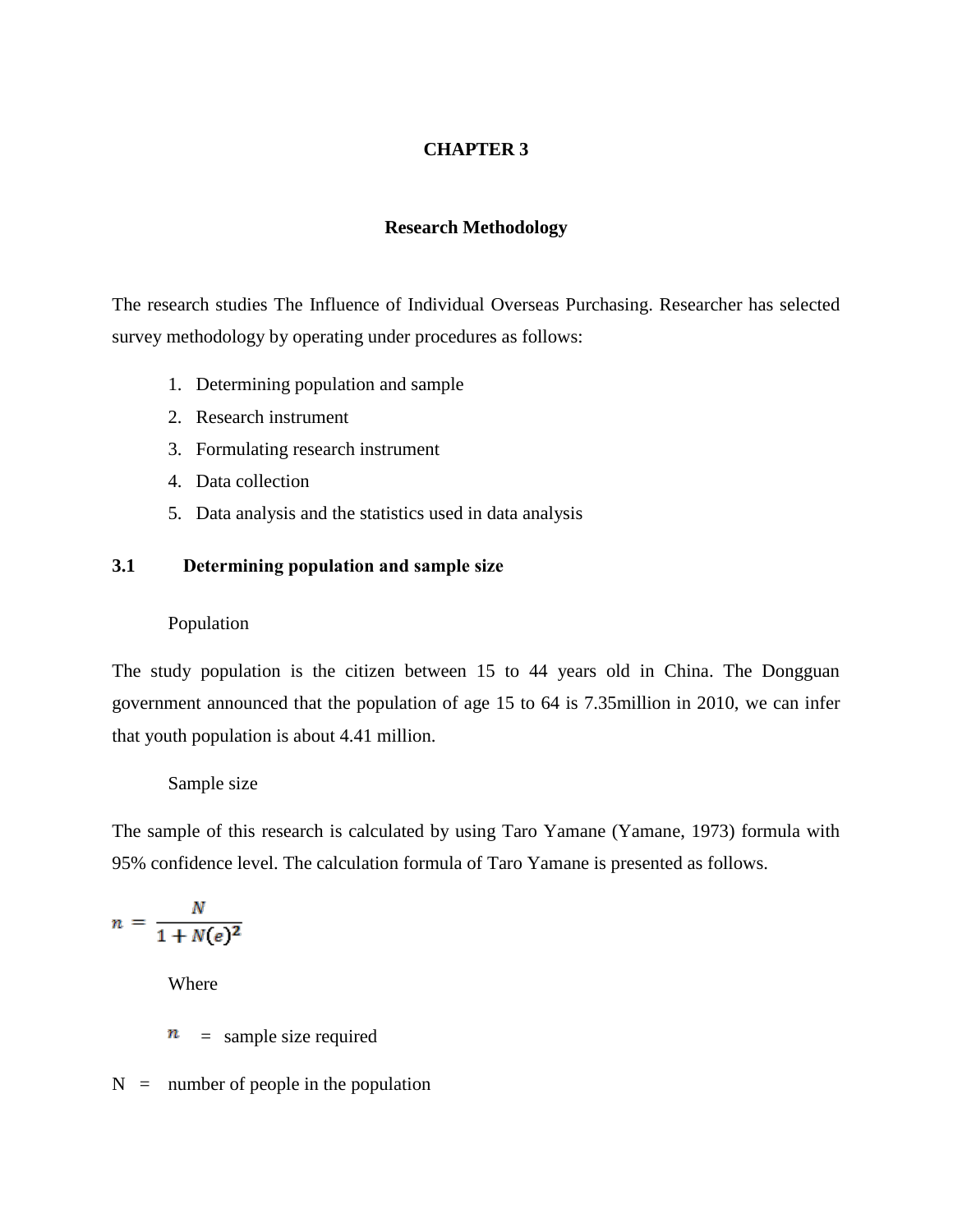$e =$  allowable error  $(\%)$ 

Substitute numbers in formula:

 $n = \frac{4410000}{1 + 4410000(0.05)^2}$ 

n=400

(Rounded)

After calculated the sample size by substituting the numbers into the Yamane formula, the result is 399.96, and the researcher choose 400 persons as sample size.

## **3.2 Research instrument**

Research instrument of this study is the questionnaire about The Influence of Individual Overseas Purchasing. The questionnaire consists of check-list question as follows:

Part 1 Queries about personal information of the sample there are gender, age, education background, monthly income, occupation, marital status, shopping experience.

Part 2 Queries about the factors affecting people attitude toward overseas purchasing.

### **3.3 Formulating research instrument**

The instrument used for collecting data in this study is questionnaire with the research formulating processes which are;

- 1. Studied documents and related researches that associated with the factors affecting the youth's attitude toward Thai cuisine, as the guidelines for formulating the questionnaire.
- 2. Formulation of the questionnaire by setting questions according to the purpose of research, about factors affecting The Influence of Individual Overseas Purchasing
- 3. Tested the validity of the questionnaire about factors affecting The Influence of Individual Overseas Purchasing by consulting the lecturer in order to consult for